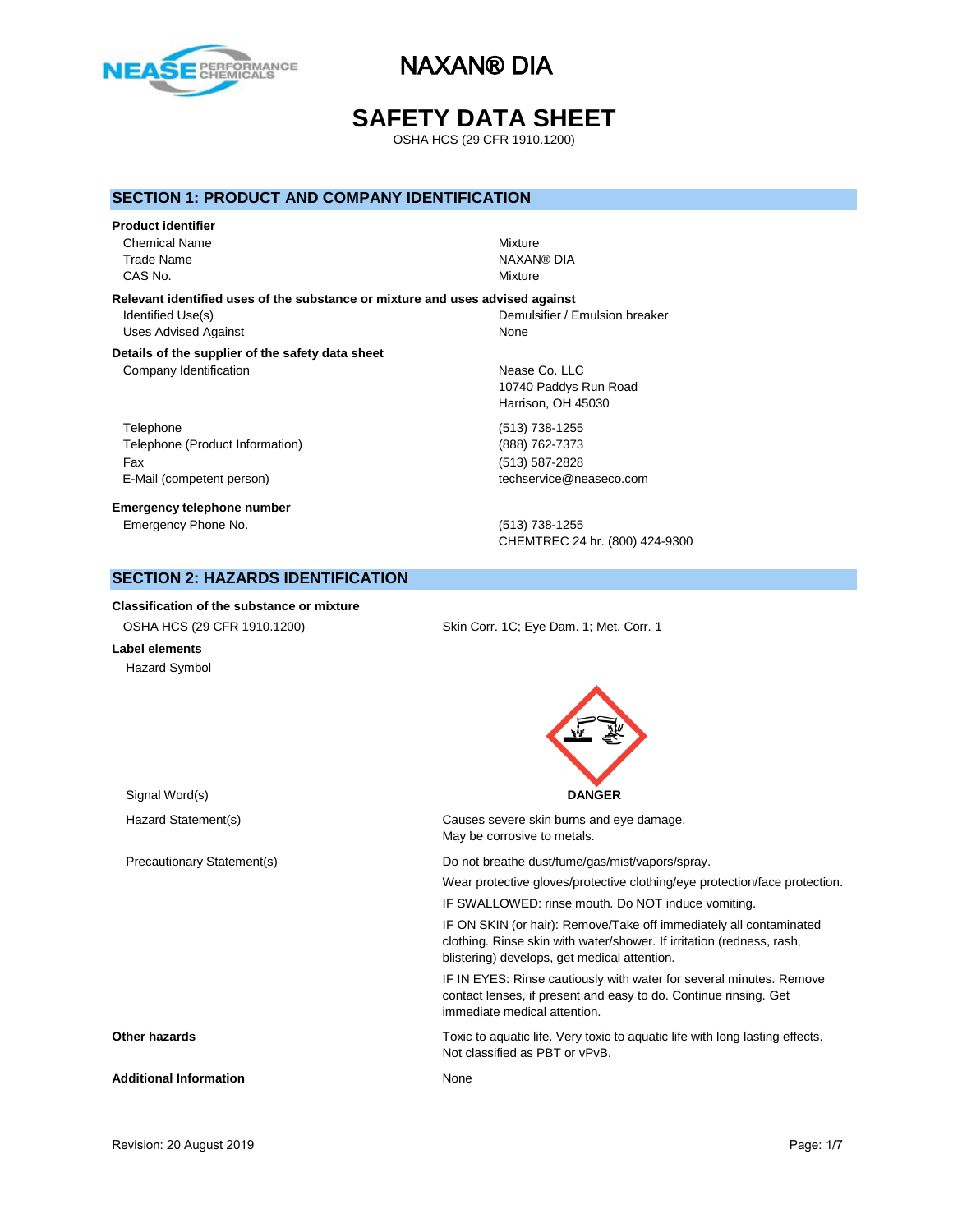

# **SECTION 3: COMPOSITION/INFORMATION ON INGREDIENTS**

| Hazardous Ingredient(s)             | $%$ W/W    | CAS No.    | <b>Hazard Statement(s)</b>                                                                                                       |
|-------------------------------------|------------|------------|----------------------------------------------------------------------------------------------------------------------------------|
| Diisopropylnaphthalenesulfonic acid | $45 - 55%$ | 28757-00-8 | Causes severe skin burns and eye damage.<br>Harmful to aquatic life.                                                             |
| Sulfuric acid                       | $2 - 5%$   | 7664-93-9  | Causes severe skin burns and eye damage.                                                                                         |
| Diisopropylnaphthalene              | $45 - 50%$ | 38640-62-9 | May be fatal if swallowed and enters airways.<br>Toxic to aquatic life.<br>Very toxic to aquatic life with long lasting effects. |
| Water                               | 1 - 4%     | 7732-18-5  | None                                                                                                                             |

**Additional Information -** None

## **SECTION 4: FIRST AID MEASURES**

| Remove victim to fresh air and keep at rest in a position comfortable for<br>breathing. If breathing is labored, administer oxygen. If symptoms occur<br>obtain medical attention. |
|------------------------------------------------------------------------------------------------------------------------------------------------------------------------------------|
| Wash affected skin with plenty of water. Remove contaminated clothing<br>immediately. If irritation (redness, rash, blistering) develops, get medical<br>attention.                |
| Rinse cautiously with water for several minutes. Remove contact lenses, if<br>present and easy to do. Continue rinsing. Get medical advice/attention.                              |
| Rinse mouth. Do not induce vomiting. Seek medical treatment.                                                                                                                       |
| None                                                                                                                                                                               |
| None                                                                                                                                                                               |
|                                                                                                                                                                                    |

## **SECTION 5: FIRE-FIGHTING MEASURES**

| <b>Extinguishing Media</b>                                       |                                                                                                                                                        |
|------------------------------------------------------------------|--------------------------------------------------------------------------------------------------------------------------------------------------------|
| -Suitable Extinguishing Media<br>-Unsuitable Extinguishing Media | Extinguish preferably with foam, dry chemical or waterspray.<br>Beware dangerous reaction with water if containers ruptured.                           |
| Special hazards arising from the substance or<br>mixture         | Susceptible to exothermic reaction with water, alcohols and alkalis.                                                                                   |
| Advice for fire-fighters                                         | Fire fighters should wear complete protective clothing including self-contained<br>breathing apparatus. Water spray should be used to cool containers. |

### **SECTION 6: ACCIDENTAL RELEASE MEASURES Personal precautions, protective equipment and emergency procedures** Put on protective equipment before entering danger area.

**Environmental precautions Do not allow to enter drains, sewers or watercourses. Methods and material for containment and cleaning up** Contain spillages with sand, earth or any suitable adsorbent material. Transfer to a container for disposal or recovery. Cautiously neutralize remainder. Carefully collect remainder. **Reference to other sections None Additional Information** None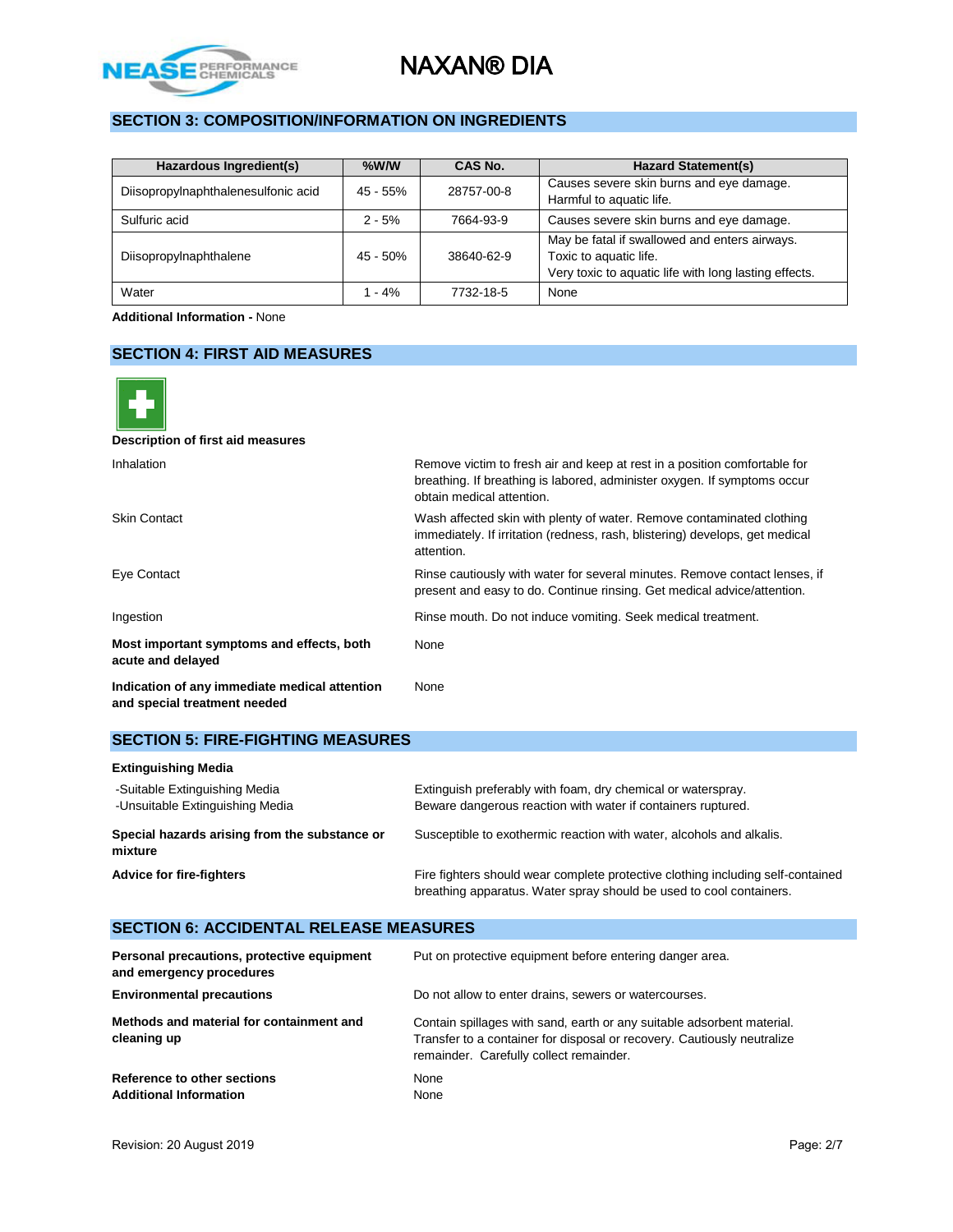

# **SECTION 7: HANDLING AND STORAGE**

**Precautions for safe handling** Do not get in eyes, on skin, or on clothing.

### **Conditions for safe storage, including any incompatibilities**

| -Storage temperature    | Store at room temperature.                                                                                                                                                              |
|-------------------------|-----------------------------------------------------------------------------------------------------------------------------------------------------------------------------------------|
| -Incompatible materials | Attacks many materials and clothing. Keep away from oxidizing agents.<br>Keep container tightly closed and dry. Susceptible to exothermic reaction<br>with water, alcohols and alkalis. |
| Specific end use(s)     | Demulsifier / Emulsion breaker                                                                                                                                                          |

# **SECTION 8: EXPOSURE CONTROLS/PERSONAL PROTECTION**

#### **Control parameters**

#### **Occupational Exposure Limits**

|                   |           | LTEL (8 hr TWA ppm) |                          | STEL (ppm)    |              |                                 |
|-------------------|-----------|---------------------|--------------------------|---------------|--------------|---------------------------------|
|                   |           | OSHA                | <b>ACGIH</b>             | <b>OSHA</b>   | <b>ACGIH</b> |                                 |
| <b>SUBSTANCE.</b> | CAS No.   | (PEL)               | (TLV)                    | (PEL)         | (TLV)        | Note:                           |
| Sulfuric acid     | 7664-93-9 | mq/m <sup>3</sup>   | $0.2 \text{ mg/m}^3$ (T) | $\frac{1}{2}$ | $- - - -$    | <sup>T)</sup> Thoracic fraction |

protection to eyes. Full face shield.

manufacturer's data.

### **Recommended monitoring method NIOSH 5043 Exposure controls**

**Appropriate engineering controls Local exhaust required.** 

### **Personal protection equipment**

Eye/face protection The following to be used as necessary: Goggles giving complete



Skin protection (Hand protection/ Other) The following to be used as necessary: Gloves (Neoprene, Butyl



Respiratory protection **No personal respiratory protective equipment normally required.** 



rubber, or Natural rubber). Chemical protection suit. Wear safety or chemical resistant shoes or boots. Check with protective equipment

Thermal hazards Use gloves with insulation for thermal protection, when needed.

**Environmental Exposure Controls Example 20 Do not allow to enter drains, sewers or watercourses. None** anticipated.

# **SECTION 9: PHYSICAL AND CHEMICAL PROPERTIES**

**Information on basic physical and chemical properties**

Appearance Liquid Color. Brown Odor Slight hydrocarbon Odor Threshold (ppm) pH (Value)  $\leq$ Melting Point (°C) / Freezing Point (°C) Not available. Boiling point/boiling range (°C): Not available. Flash Point  $(^{\circ}C)$  >121 (250  $^{\circ}F$ )

Revision: 20 August 2019 Page: 3/7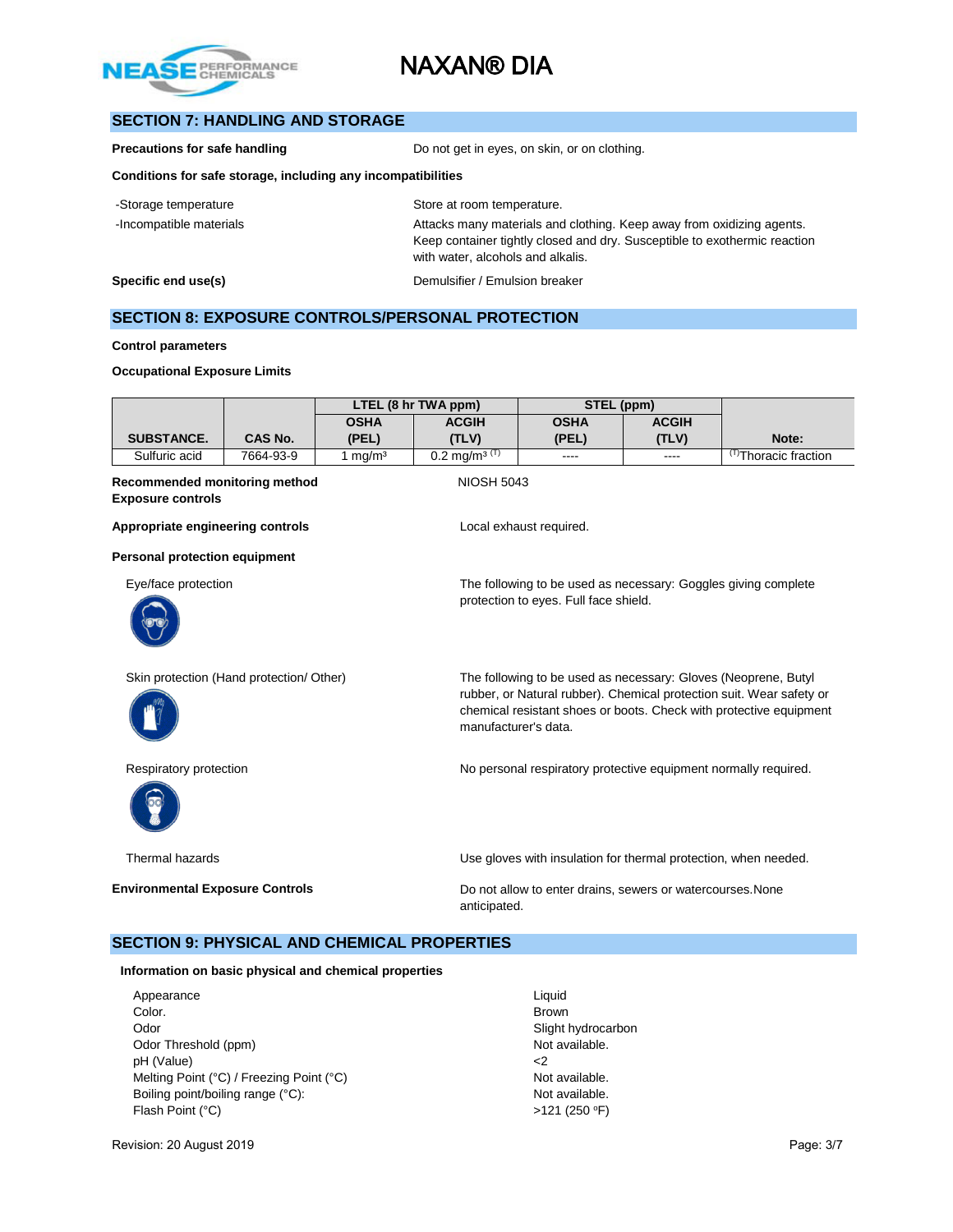

Evaporation Rate (butyl acetate=1): <1 Flammability (solid, gas) Not applicable. Explosive Limit Ranges **Not available**. Vapor pressure (Pascal) Not available. Vapor Density (Air=1) >1 Density (g/ml) 1.16 Solubility (Water) Soluble Soluble Solubility (Other) Not available. Partition Coefficient (n-Octanol/water) Not available. Auto Ignition Point (°C) and the control of the control of the Not available. Decomposition Temperature (°C) Not available. Kinematic Viscosity (cSt) @ 40°C Not available. Explosive properties Not explosive. Oxidizing properties Not oxidizing.

**Other information** Not available.

## **SECTION 10: STABILITY AND REACTIVITY**

| Reactivity                         | Stable under normal conditions.                                                                                                                      |
|------------------------------------|------------------------------------------------------------------------------------------------------------------------------------------------------|
| <b>Chemical stability</b>          | Stable.                                                                                                                                              |
| Possibility of hazardous reactions | None anticipated.                                                                                                                                    |
| <b>Conditions to avoid</b>         | Incompatible materials.                                                                                                                              |
| Incompatible materials             | Reacts with strong alkalis. Avoid contact with bleach or other<br>hypochlorites. Generates heat of solution when dissolved in<br>water and alcohols. |

**Hazardous decomposition product(s)** Carbon monoxide, Carbon dioxide, Sulfur oxides, Acrid smoke

### **SECTION 11: TOXICOLOGICAL INFORMATION**

**Exposure routes:** Inhalation**,** Skin Contact**,** Eye Contact

### **Substances in preparations / mixtures**

Diisopropylnaphthalenesulfonic acid (CAS No. 28757-00-8)) - By analogy with similar materials:

| <b>Acute toxicity</b><br><b>Irritation/Corrosivity</b><br><b>Sensitization</b>                                                |                                                                              | Oral: LD50 = $1400 - 6000$ mg/kg-bw<br>Corrosive (Skin and Eyes)<br>It is not a skin sensitizer. |                                                                                        |                                                         |
|-------------------------------------------------------------------------------------------------------------------------------|------------------------------------------------------------------------------|--------------------------------------------------------------------------------------------------|----------------------------------------------------------------------------------------|---------------------------------------------------------|
| <b>Repeated dose toxicity</b>                                                                                                 |                                                                              |                                                                                                  | NOAEL: $>$ 1835 mg/kg bw/day (28 days, oral, rat)                                      |                                                         |
| Carcinogenicity                                                                                                               |                                                                              |                                                                                                  |                                                                                        | It is unlikely to present a carcinogenic hazard to man. |
| <b>NTP</b>                                                                                                                    | <b>IARC</b>                                                                  | <b>ACGIH</b>                                                                                     | <b>OSHA</b>                                                                            | <b>NIOSH</b>                                            |
| No.                                                                                                                           | No.                                                                          | No.                                                                                              | No.                                                                                    | No.                                                     |
| <b>Mutagenicity</b><br><b>Toxicity for reproduction</b><br>Sulfuric acid (CAS No. 7664-93-9)                                  |                                                                              |                                                                                                  | There is no evidence of mutagenic potential.<br>No effects to the reproductive system. |                                                         |
| Oral: $LD50 = 2140$ mg/kg-bw (rat)<br><b>Acute toxicity</b><br>Dermal: No data<br>Inhalation: $LC50 = 0.37 - 0.42$ mg/l (rat) |                                                                              |                                                                                                  |                                                                                        |                                                         |
| <b>Irritation/Corrosivity</b><br><b>Sensitization</b>                                                                         | Corrosive (Skin and Eyes)<br>Skin sensitisation has been reported in humans. |                                                                                                  |                                                                                        |                                                         |
| <b>Repeated dose toxicity</b>                                                                                                 |                                                                              | No data.                                                                                         |                                                                                        |                                                         |
| Carcinogenicity                                                                                                               |                                                                              |                                                                                                  | $NOAEL$ (rat): $> 240$ mg/kg (Fischer 344)                                             |                                                         |

| <b>NTP</b>  | <b>IARC</b> | <b>ACGIH</b> | OCHA | <b>NIOSH</b> |
|-------------|-------------|--------------|------|--------------|
| Listed<br>. | Group       | ΩΔ<br>Group  | No.  | No.          |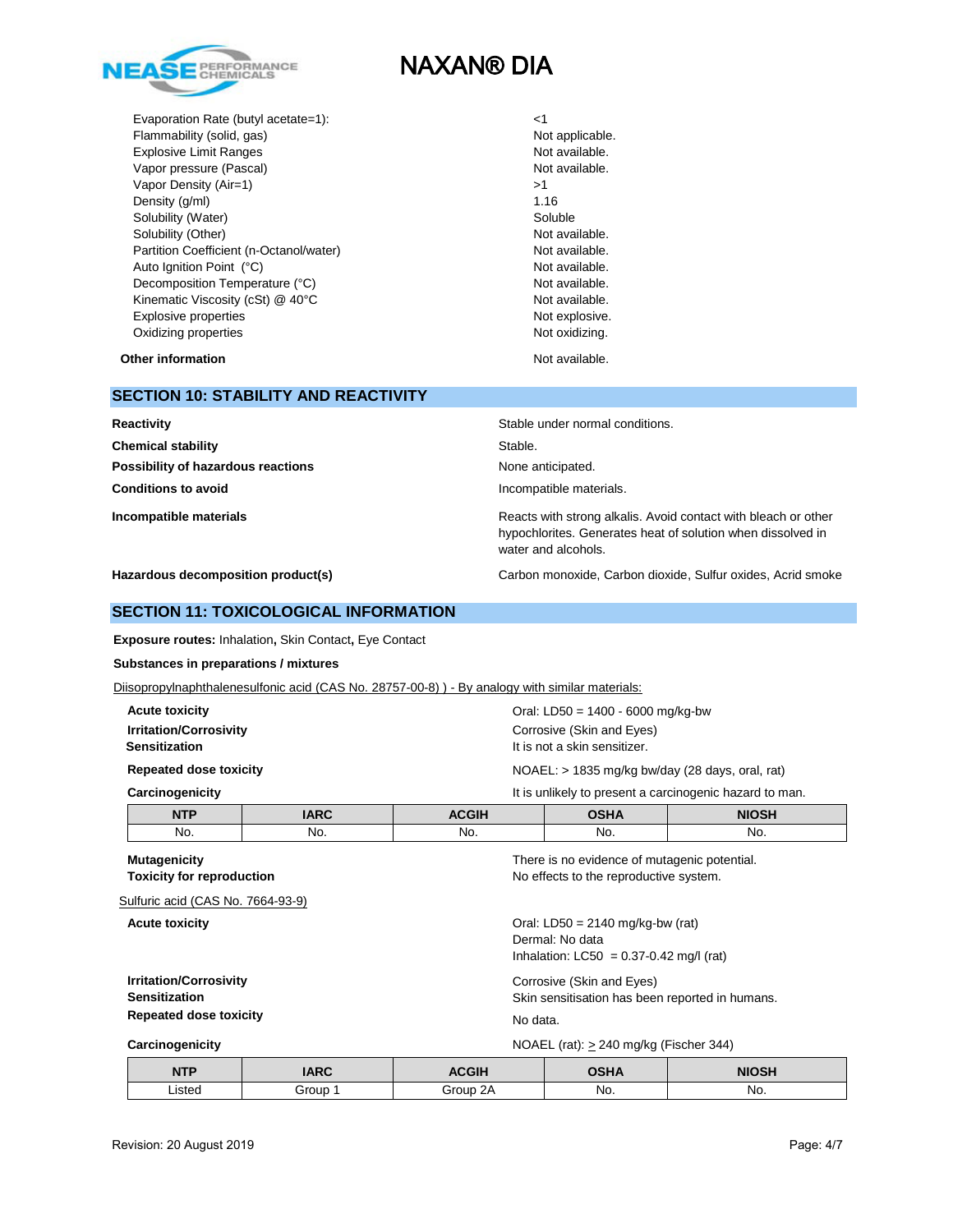

Diisopropylnaphthalene (CAS No. 38640-62-9)

**Sensitization** Will not occur

**Mutagenicity** There is no evidence of mutagenic potential.

**Toxicity for reproduction NOAEL:** 20 mg/m<sup>3</sup> (rabbit) (New Zealand White) NOEL: 20 mg/m³ (rabbit) (New Zealand White)

**Acute toxicity Acute is a set of the set of the CO**ral: LD50 = 4130 mg/kg-bw (rat) Dermal: LD50 > 450 mg/kg-bw (rat) Inhalation:  $LC50 = 5.64$  mg/l (rat)

**Irritation/Corrosivity Irritation/Corrosivity Not Irritating to eyes and skin.** 

**Repeated dose toxicity** NOAEL (rat): = 170 mg/kg bw/day (rat)

**Carcinogenicity Carcinogenicity It is unlikely to present a carcinogenic hazard to man.** 

| <b>NITD</b><br>14 L L | ADC<br><b>JANU</b> | 0.011      | <b>OCUA</b> | <b>NIOSH</b>  |
|-----------------------|--------------------|------------|-------------|---------------|
| No.                   | No.                | NO.<br>___ | No.         | No.<br>$\sim$ |

**Mutagenicity** There is no evidence of mutagenic potential.

**Toxicity for reproduction Not to be expected. LOAEC: maternal toxicity: 250 mg/kg** Not to be expected. LOAEC: maternal toxicity: 250 mg/kg (rat); NOEL: embryotoxicity, fetotoxicity and teratogenicity: 625 mg/kg (rat)

# **SECTION 12: ECOLOGICAL INFORMATION**

| Diisopropylnaphthalenesulfonic acid (CAS No. 28757-00-8) - (By analogy with similar materials)                                                                                                |
|-----------------------------------------------------------------------------------------------------------------------------------------------------------------------------------------------|
| LC50 (96 hour): 5300 mg/l (Leuciscus idus)<br>EC50 (48 hour): 34 mg/l (Daphnia magna, mobility)<br>EC50 (96 hour): 74.4 mg/l (Scenedesmus subspicatus)                                        |
| Not available                                                                                                                                                                                 |
| Readily biodegradable.<br>Not available.<br>The substance has high mobility in soil.<br>Not classified as PBT or vPvB.                                                                        |
|                                                                                                                                                                                               |
| LC50 (96 hour): 42.0 mg/l (Gambusia affinis)<br>EC50(24 hour): 29.0 mg/l (Daphnia magna)<br>EC50(48 hour): 29 mg/l (Pandalus montagui)                                                        |
| Not available                                                                                                                                                                                 |
| Not readily biodegradable.<br>The substance has no potential for bioaccumulation.<br>The substance has high mobility in soil.<br>Not classified as PBT or vPvB.<br>None known.                |
|                                                                                                                                                                                               |
| LC50 (96 hour): >0.5 mg/l (96 hour) (Leuciscus idus) - No toxic effects occur<br>within the range of solubility.                                                                              |
| EL50 (48 hour): 1.7 mg/l (Daphnia magna)                                                                                                                                                      |
| NOEC (72 hour): 0.15 mg/l (Scenedesmus subspicatus)                                                                                                                                           |
| NOEC (21 days) 0.013 mg/l (Daphnia magna)<br>LOEC (21 days) 0.025 mg/l (Daphnia magna)                                                                                                        |
| Not readily biodegradable.<br>The product has low potential for bioaccumulation.<br>The substance is predicted to have low mobility in soil.<br>Not classified as PBT or vPvB.<br>None known. |
|                                                                                                                                                                                               |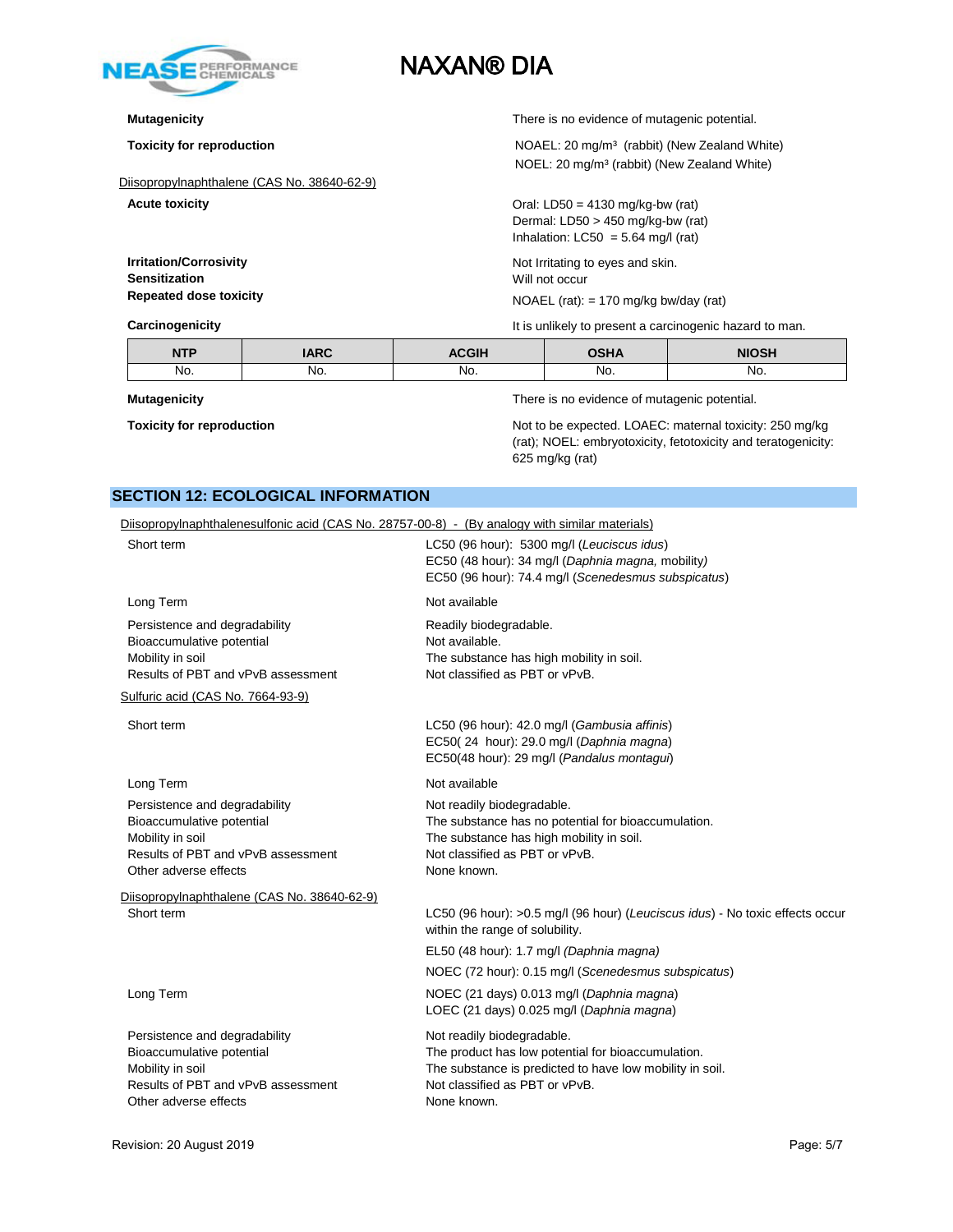

# **SECTION 13: DISPOSAL CONSIDERATIONS**

| Waste treatment methods |  |  |
|-------------------------|--|--|
|-------------------------|--|--|

**Washer Methods** Disposal should be in accordance with local, state or national legislation. Consult an accredited waste disposal contractor or the local authority for advice.

Additional Information **None known**.

# **SECTION 14: TRANSPORT INFORMATION**

|                                      | <b>Land transport</b><br>(U.S. DOT)                                                                                       | Sea transport<br>(IMDG)                                                                                                     | Air transport<br>(ICAO/IATA)                                                                                                |  |
|--------------------------------------|---------------------------------------------------------------------------------------------------------------------------|-----------------------------------------------------------------------------------------------------------------------------|-----------------------------------------------------------------------------------------------------------------------------|--|
| <b>UN number</b>                     | 2586                                                                                                                      | 2586                                                                                                                        | 2586                                                                                                                        |  |
| <b>Proper Shipping Name</b>          | Aryl sulfonic acids, liquid with<br>less than 5 percent free sulfuric<br>acid<br>(Diisopropylnaphthalenesulfonic<br>acid) | Aryl sulphonic acids, liquid with<br>less than 5 percent free sulfuric<br>acid<br>(Diisopropylnaphthalenesulphonic<br>acid) | Aryl sulphonic acids, liquid with<br>less than 5 percent free sulfuric<br>acid<br>(Diisopropylnaphthalenesulphonic<br>acid) |  |
| <b>Transport hazard</b><br>class(es) | 8                                                                                                                         | 8                                                                                                                           | 8                                                                                                                           |  |
| Packing group                        | Ш                                                                                                                         | Ш                                                                                                                           | Ш                                                                                                                           |  |
| Hazard label(s)                      | Corrosive                                                                                                                 | Corrosive                                                                                                                   | Corrosive                                                                                                                   |  |
| <b>Environmental hazards</b>         | Yes                                                                                                                       | Yes                                                                                                                         | Yes                                                                                                                         |  |
| Special precautions for<br>user      | None known.                                                                                                               | None known.                                                                                                                 | None known.                                                                                                                 |  |

**Transport in bulk according to Annex II of MARPOL73/78 and the IBC Code:** Not established.

# **SECTION 15: REGULATORY INFORMATION**

**Safety, health and environmental regulations/legislation specific for the substance or mixture:**

**TSCA (Toxic Substance Control Act) -** Inventory Status**: On active TSCA list Canada Domestic Substance List (NDSL/DSL)**

- NDSL: Diisopropylnaphthalenesulfonic acid

- DSL: Sulfuric acid; Diisopropylnaphthalene

**Designated Hazardous Substances and Reportable Quantities (40 CFR 302.4)**:

| <b>Chemical Name</b>                                    |                                   | CAS No.                       | Typical %wt. |  | <b>RQ (Pounds)</b>       |  |  |
|---------------------------------------------------------|-----------------------------------|-------------------------------|--------------|--|--------------------------|--|--|
| Sulfuric acid                                           |                                   | 7664-93-9                     | $>65\%$      |  | 1,000                    |  |  |
|                                                         | SARA 311/312 - Hazard Categories: |                               |              |  |                          |  |  |
| $\Box$ Fire<br>□ Sudden Release<br>$\Box$ Reactivity    |                                   | $\boxtimes$ Immediate (acute) |              |  | $\Box$ Chronic (delayed) |  |  |
| SARA 313 - Toxic Chemicals (40 CFR 372):                |                                   |                               |              |  |                          |  |  |
| <b>Chemical Name</b>                                    |                                   | <b>CAS No.</b>                |              |  | Typical %wt.             |  |  |
| ------                                                  |                                   |                               |              |  | -------                  |  |  |
| SARA 302 - Extremely Hazardous Substances (40 CFR 355): |                                   |                               |              |  |                          |  |  |
| <b>Chemical Name</b>                                    |                                   | CAS No.                       |              |  | Typical %wt.             |  |  |
| Sulfuric acid                                           |                                   | 7664-93-9                     |              |  | $< 2\%$                  |  |  |

## **SECTION 16: OTHER INFORMATION**

**The following sections contain revisions or new statements:** 14 **Date of preparation:** August 20, 2019